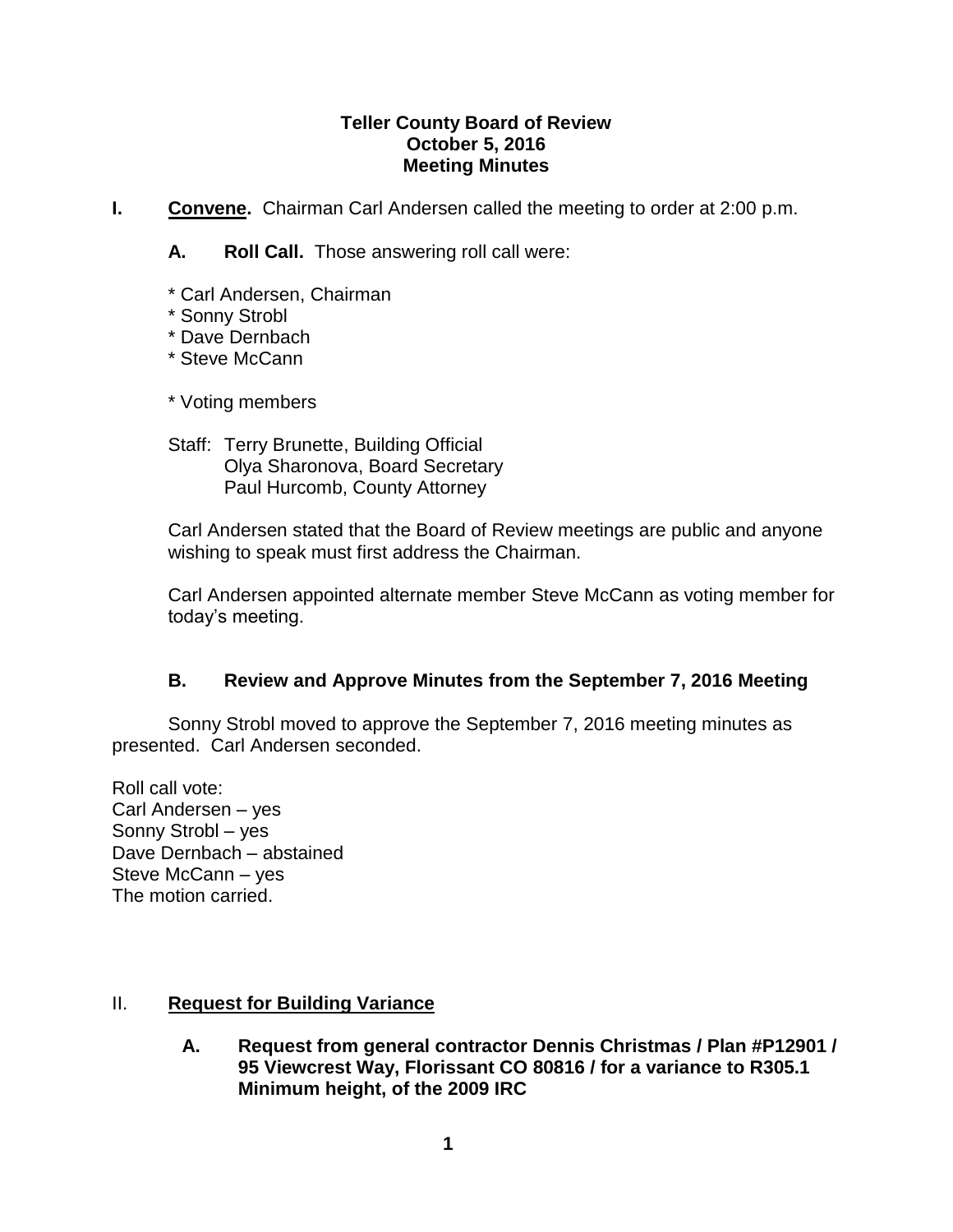Terry Brunette summarized the staff report. He explained that the General Contractor, Dennis Christmas, is requesting a variance to R305.1 of the 2009 Building code to allow a ceiling height of 6'9" where 7' is required because the existing ductwork attached to the basement ceiling will only allow a finished ceiling height of 6'9" in part of the basement finish.

The Building Department supports this variance request and recommends approval.

Mr. Dennis Christmas present. Mr. Christmas gave a brief overview of the reason behind his request. The original house was built in 2001 with unfinished basement.

Discussion occurred between Terry Brunette, BOR members, and the petitioner to clarify different areas of the requested variance.

Terry Brunette visited the site and stated that framing in question under ductwork was complete at the time of his visit, the finished ceiling height was 6'10" and only under the ductwork and other ceiling heights were at 7' as required per code.

Carl Andersen opened this matter up for public comment. No public comment. Close public comment.

Carl Andersen moved to grant the request from general contractor Dennis Christmas / Plan #P12901 / 95 Viewcrest Way, Florissant CO 80816 for a variance to R305.1 Minimum height, of the 2009 IRC, with condition that the minimum height of the ceiling shall not be less than 6'8". Steve McCann seconded.

Roll call vote: Carl Andersen – yes Sonny Strobl – yes Dave Dernbach – yes Steve McCann – yes The motion carried.

# **III. Contractor Licenses**

Terry Brunette requested to move agenda item A. U.S. MODULAR GROUP, INC./Randall McDowell/Class A to the end of the meeting due to unforeseen delay in contractor's arrival.

## **B. Stauffer and Sons Construction, Inc. / Andy Stauffer / Upgrade from Class C to Class A**

Mr. Andy Stauffer present. Mr. Stauffer gave a brief overview of his building experience and recent work history.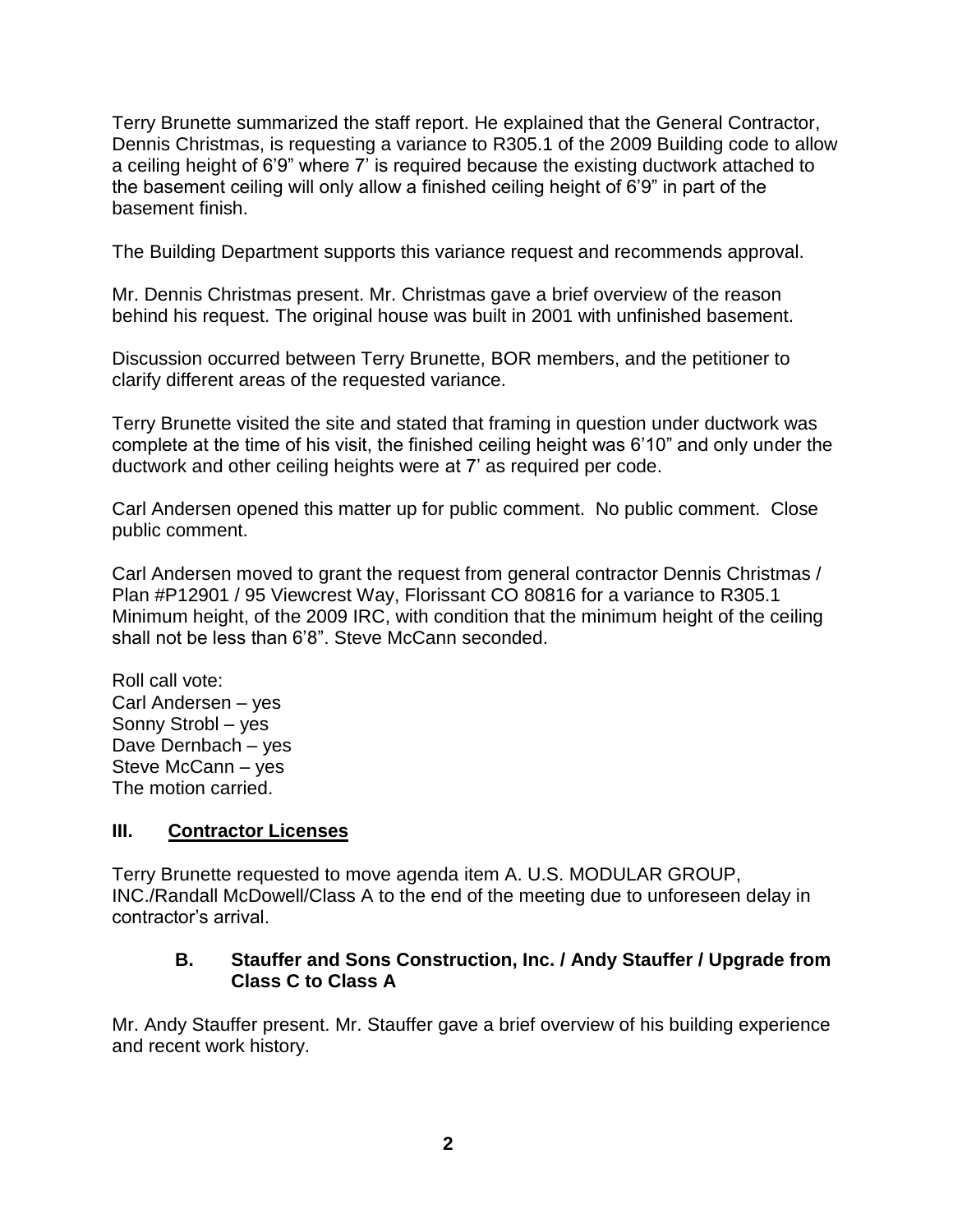Mr. Stauffer has held a Class C contractor license with El Paso County for over 16 years and a Class C license in Teller County for 7. He has recently applied for a Class A-2 in El Paso and would like to get a Class A license in Teller County.

The Board reviewed the submitted packet and asked Mr. Stauffer clarifying questions. There was further discussion between the applicant, the Board, Terry Brunette, and Paul Hurcomb.

Mr. Stauffer stated that this is his first personal Class A license, however he worked in the past under Class A licenses and has experience with commercial projects.

Mr. Stauffer is applying for the license in Teller County in order to do a project at El Tesoro Saint Mary Hall, a building of 3,700 sq. ft. with mixed occupancy of A and B.

Mr. Stauffer has not held a Class B license for over two years.

BOR discussed granting a Special Limited License for one project only. Mr. Stauffer stated he was agreeable to a Special Limited License for one project.

Carl Andersen opened this matter up for public comment. No public comment. Close public comment.

There was further discussion between the applicant and the Board.

Paul Hurcomb indicated that a change of name was filed with the Secretary of State in late August and that the new name will need to be used in the motion.

Dave Dernbach moved to grant Stauffer and Sons Construction Company, Inc. with Andy Stauffer as the examinee, an upgrade from Class C to Class B license, with a Special Limited License for a Class A project for Saint Mary Hall at El Tesoro. Sonny Strobl seconded.

Roll call vote: Carl Andersen – yes Sonny Strobl – yes Dave Dernbach – yes Steve McCann – yes The motion carried.

## **C. A & B Home Improvement and Repairs, Inc. / Austin Brown / Class C-1**

Mr. Austin Brown present. Mr. Brown gave a brief overview of his building experience and recent work history.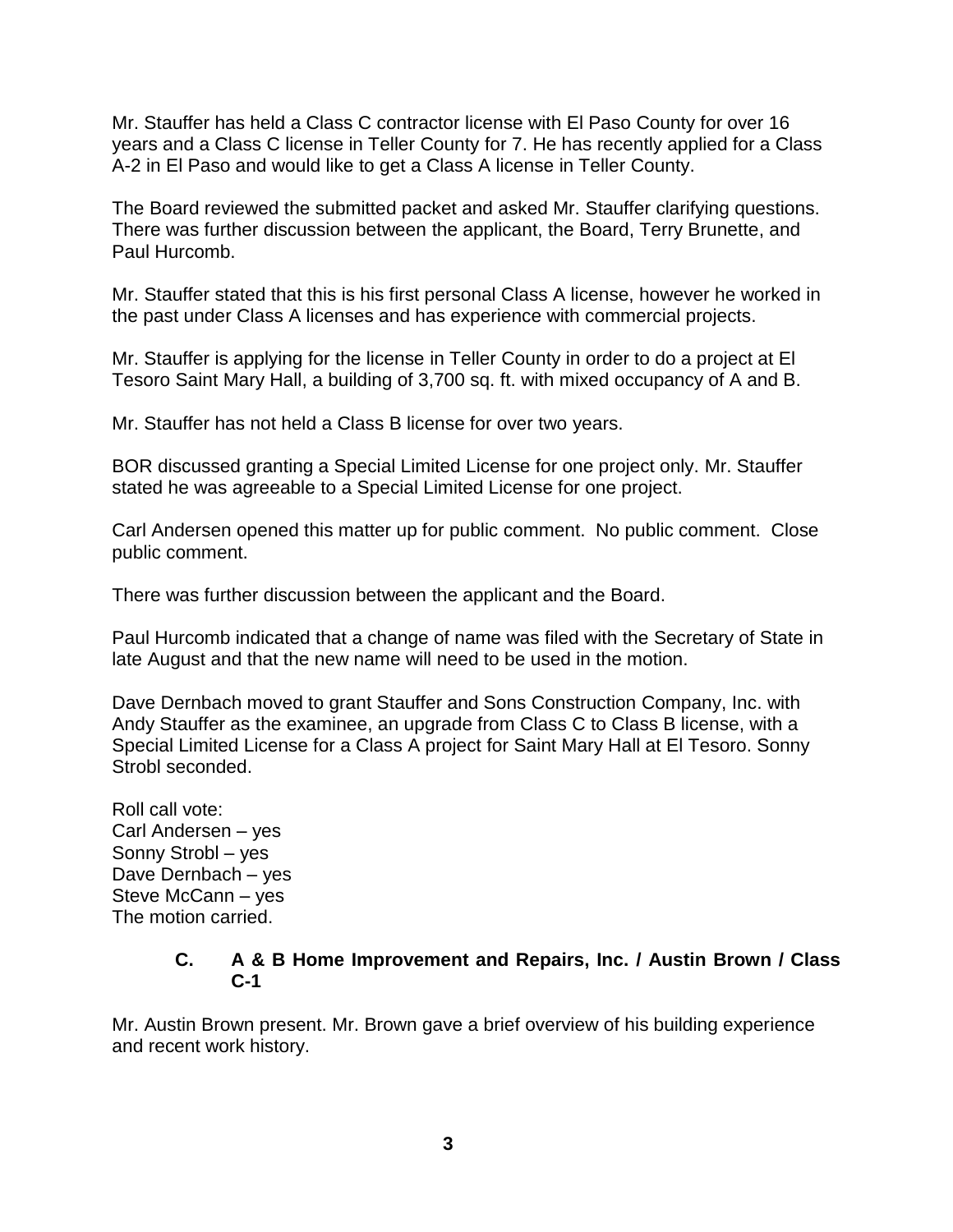Mr. Brown has carried a Class E license in El Paso County since 2006. He has done two ground up construction projects since 2004. This is his first time applying for a license in Teller County.

The Board reviewed the submitted packet and asked Mr. Brown clarifying questions. There was further discussion between the applicant, the Board, Terry Brunette, and Paul Hurcomb.

Definitions of a Class C-1, a Class C license, and a Class E license were discussed with the applicant and the Board.

Letters of reference are strong for a Class C-1 license.

Terry Brunette stated that he received the second financial letter and has that in the office.

Carl Andersen opened this matter up for public comment. No public comment. Close public comment.

Paul Hurcomb indicated that the company's corporate records were in order with the State.

Dave Dernbach moved to grant A & B Home Improvement and Repairs, Inc. with Austin Brown as the examinee, a Class C-1 license. Steve McCann seconded.

Roll call vote: Carl Andersen – yes Sonny Strobl – yes Dave Dernbach – yes Steve McCann – yes The motion carried.

# **A. U.S. MODULAR GROUP, INC. / Randall McDowell / Class A**

Mr. Randall McDowell present. Mr. McDowell gave a brief overview of his building experience and recent work history.

Mr. McDowell is a part owner of U.S. MODULAR GROUP, INC. He received his Bachelor of Engineering in 1985. Mr. McDowell's company specializes in modular buildings and he has worked with modular buildings for many years. He previously held a license in Teller County in 1999. He requires a Class A license for modular building installations at CC&V mine in Cripple Creek.

There was further discussion between the applicant and the Board. The Board reviewed the submitted packet and asked Mr. McDowell clarifying questions.

The Board discussed granting Special Limited Modular License. Mr. McDowell was agreeable to a limited license.